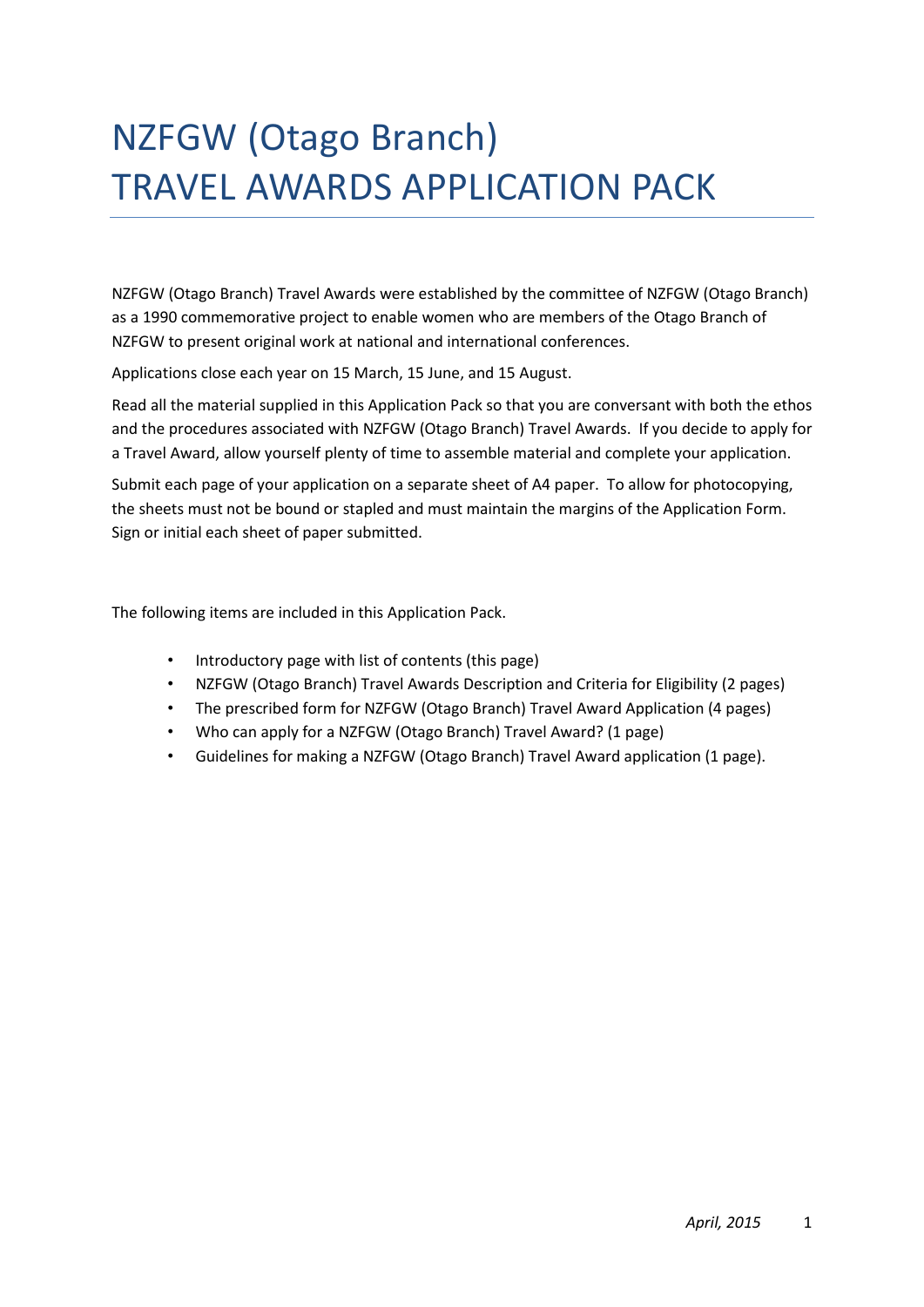

# New Zealand Federation of Graduate Women Inc (Otago Branch)

# **NZFGW (OTAGO BRANCH) TRAVEL AWARDS: DESCRIPTION AND CRITERIA FOR ELIGIBILITY**

These awards were established by the committee of NZFGW (Otago Branch) as a 1990 commemorative project to enable women to present original work at national and international conferences.

Preference will be given to recent post-graduate or post-doctoral women establishing a career in a new field, who may not have access to other sources of funding, and/or who have a personal income level insufficient to support such travel.

Each award is a maximum of \$2,500.

- 1. Closing dates for applications are 15 March, 15 June, and 15 August.
- 2. Notification may take up to eight weeks after closing date.
- 3. Applicants must be fully paid up financial members of NZFGW (Otago Branch) for at least the six months immediately prior to the application date.
- 4. The award is only available to residents of Otago and Southland.
- 5. Successful applicants may not apply for a subsequent travel award.
- 6. Recipients of an Otago Daphne Purves Award, or of an Otago Branch or national NZFGW or GWI award with a value greater than NZ\$1000 will not be eligible to apply for a Travel Award for at least four years after accepting the previous award.
- 7. Applicants must apply on the prescribed application form (currently dated *April, 2015*) to which no changes may be made in formatting or length. If additional material is appended to the Application it must not exceed, in length or content, the limits set in the Guidelines for making an NZFGW (Otago Branch) Travel Award application (currently dated *April, 2015*). If these requirements are disregarded the application will be considered invalid.
- 8. Awards cannot be granted retrospectively.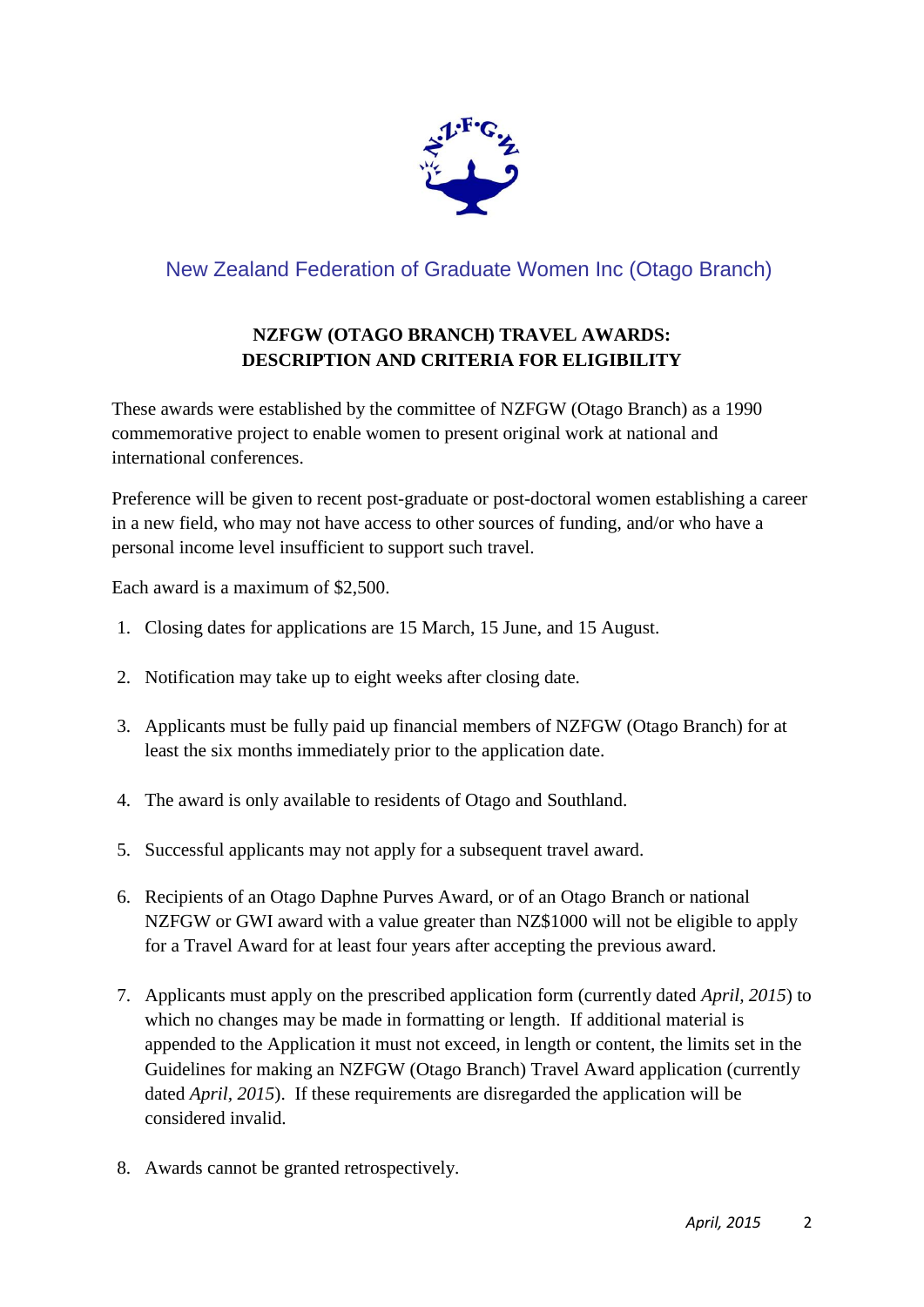- 9. No awards will be made if there are no suitable applicants.
- 10. Awards will not be paid out until the following evidence of planned conference attendance and participation have been received by the committee: a copy of travel tickets and a copy of the conference organisers' acceptance of a poster, a paper or another presentation.
- 11. Travel award recipients are required to submit a 200-300 word report within a month of their return from the conference.
- 12. Awards are made by the Branch Committee on recommendations received from this Award's Selection Panel. Branch Committee decisions are final. If further correspondence and/or communications are received they will be circulated to all members of the Selection Panel and the relevant subcommittees of the Branch Committee, and brought to the attention of the Branch Committee.

Obtain an Application Pack by downloading from [http://fgw.org.nz/,](http://fgw.org.nz/) or by writing to NZFGW (Otago Branch), PO Box 6334, Dunedin North, Dunedin 9059.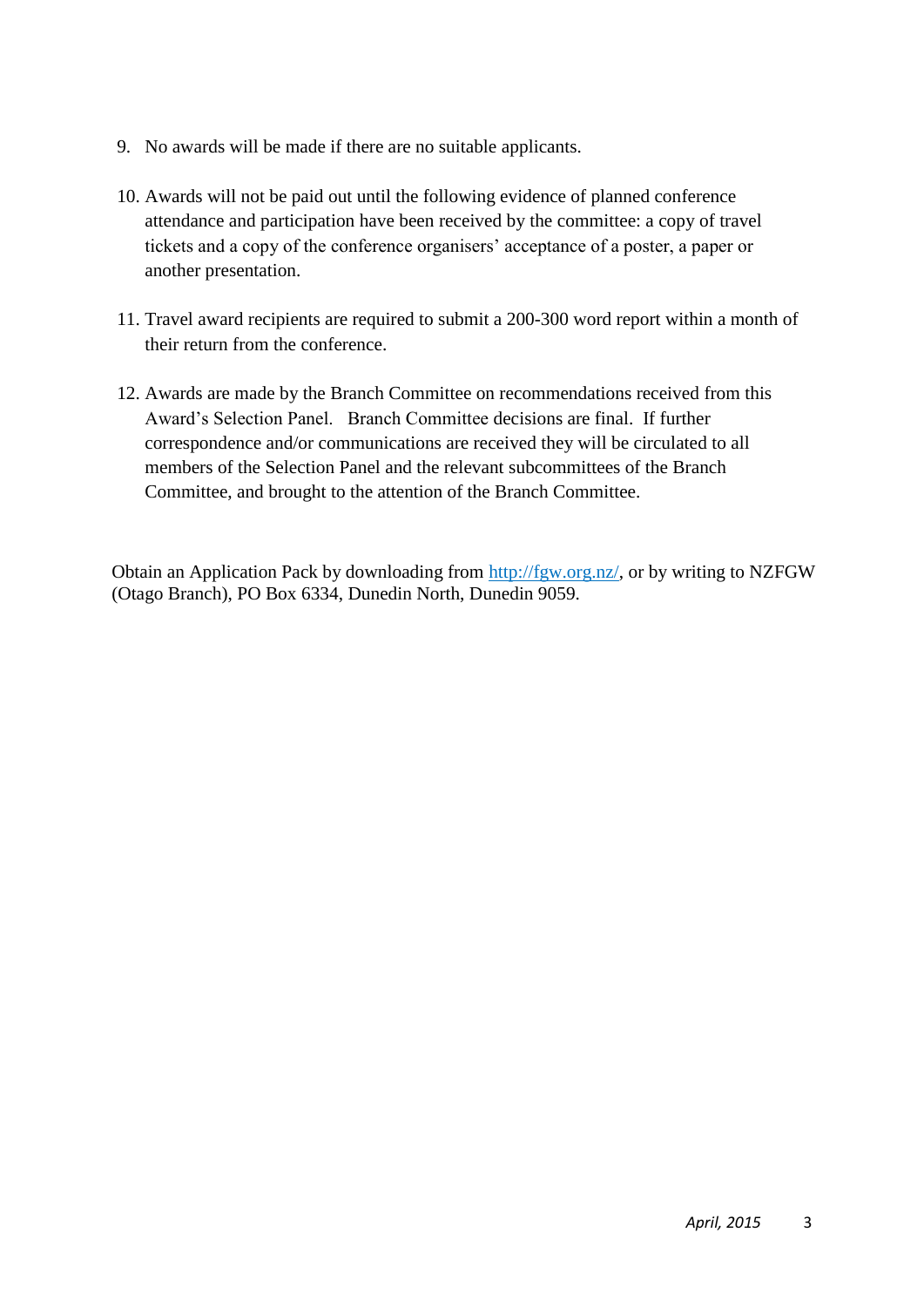

## New Zealand Federation of Graduate Women Inc (Otago Branch)

## **NZFGW (Otago Branch)**

## **TRAVEL AWARD APPLICATION**

**Name in full (with title):**

**Date of birth:** 

**Address:**

**Telephone numbers:** (Home)

(Daytime)

**Email:**

**Degree(s) held with place(s) and year(s) conferred:**

## **Length of residence in Otago/Southland:**

**Income** Record the following information concerning your financial situation, in New Zealand dollars:

Personal gross income/financial support for current year: NZ\$

Source (e.g. wages, salary, scholarship, etc.):

Household gross income for current year if different from above: NZ\$

Annual amount of any compulsory student debt repayments: NZ\$

**Current status:** If a student, state the degree for which you are enrolled. If employed, give the title of your position, your full- or part-time status, and your employer's name and address.

**Dependents:** Record each dependent's relationship to you, age, and extent of financial dependency on you.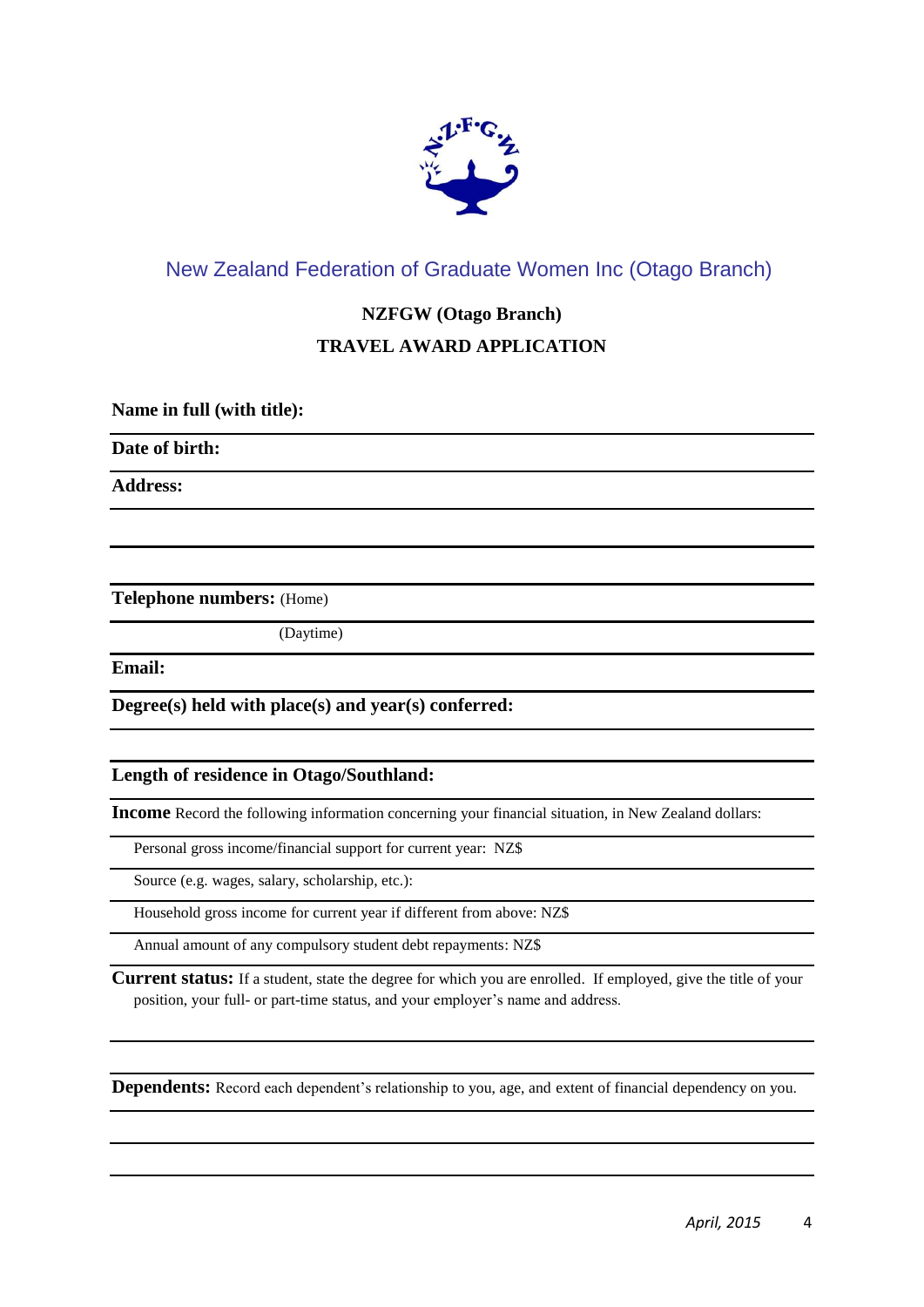**Please list conferences or events at which you have presented your work, with year(s), and with an indication of the source and amount of any financial support you received.**

**Please declare all funding applications you have made, or may make, for the conference for which you are making this application. List all outcomes in dollars (i.e. NZ\$).**

**Please state the total number of your publications: Give details of the most relevant.**

**Please name the conference you wish to attend:**

**Dates:**

**Place:**

**Name of organising body:**

**Frequency of conference:**

**Please give known and estimated expenses:**

| <b>TOTAL: NZ\$</b>                            | .00 |
|-----------------------------------------------|-----|
| <b>Amount requested as Travel Award: NZ\$</b> | .00 |

*April, 2015* 5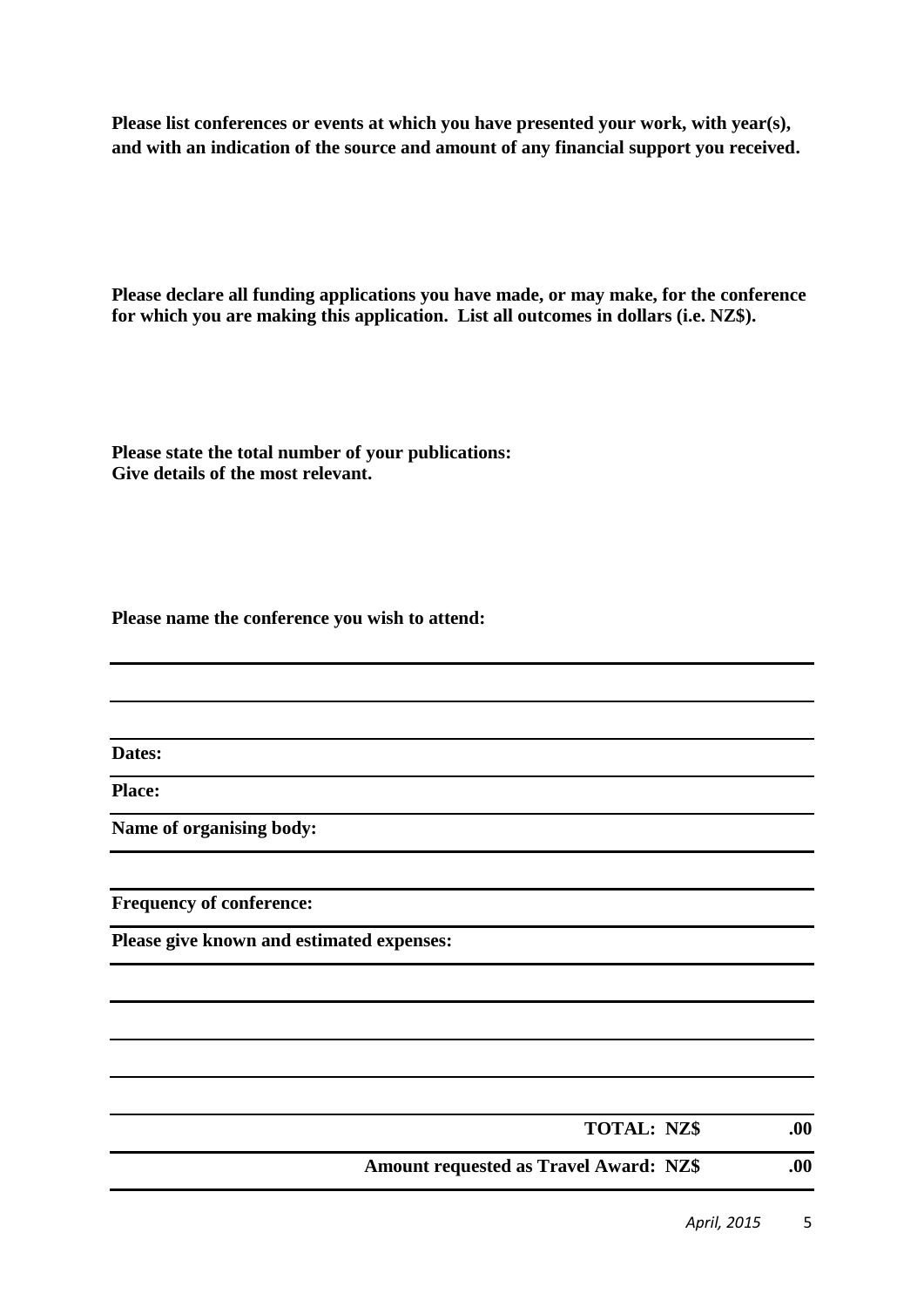**Please state whether you will present a paper, a poster or another type of presentation, and give its title and abstract (or a synopsis of the abstract if longer than 200 words).** 

**Please state any special or unusual benefits of attending this particular conference.**

| Name                       |  |
|----------------------------|--|
| Address                    |  |
| Email                      |  |
| <b>Telephone</b>           |  |
|                            |  |
| Name                       |  |
| Address<br>$\qquad \qquad$ |  |
| Email                      |  |
| <b>Telephone</b>           |  |
|                            |  |

**Please give names, addresses, email addresses, and telephone numbers of two referees:**

**Please act to ensure that your Application is supported by a written referee's report from one of the two referees sent INDEPENDENTLY to:** The Convener, Travel Awards Selection Panel: Confidential NZFGW (Otago Branch), P O Box 6334, Dunedin North, Dunedin 9059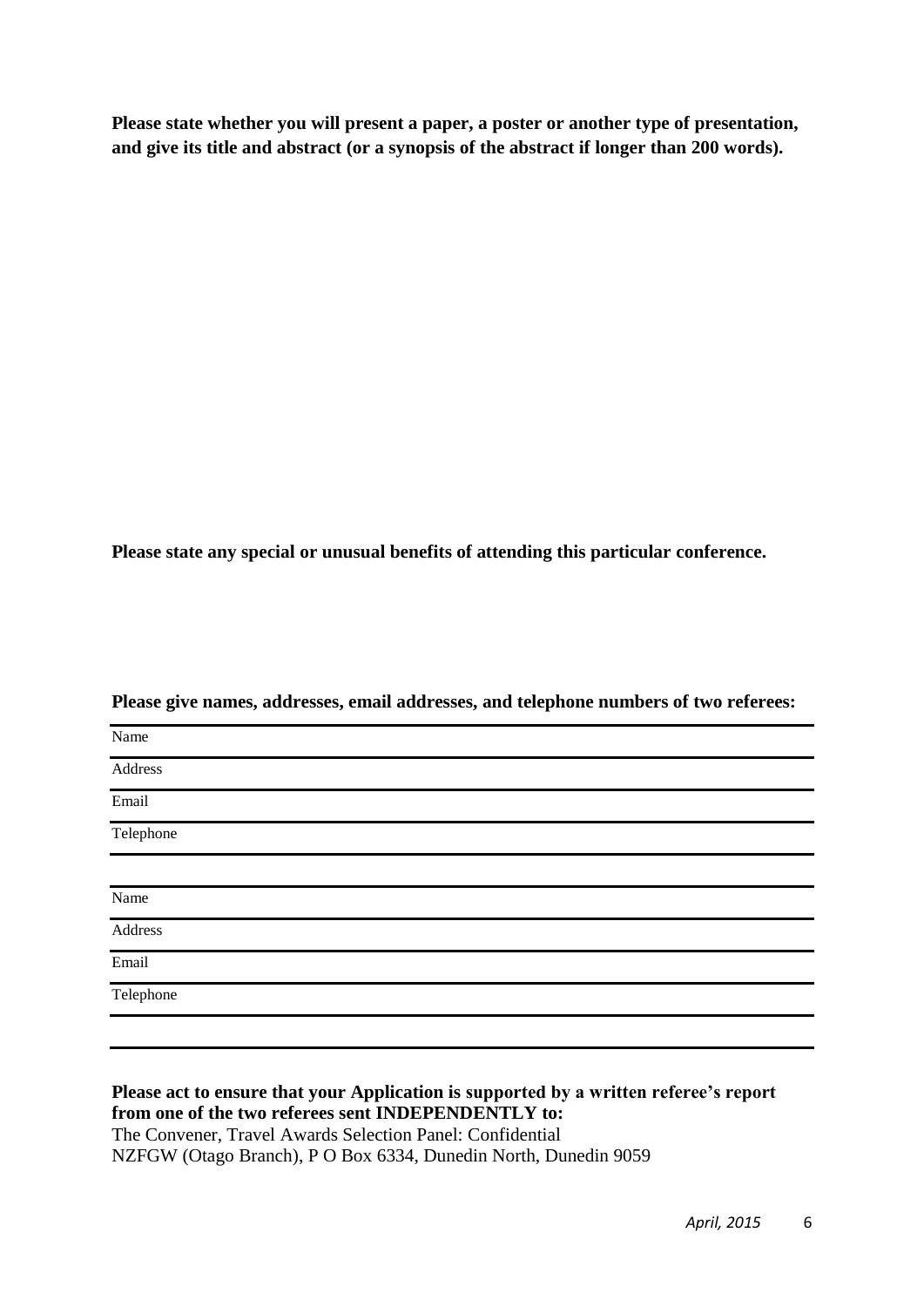### **Privacy Statement**

The information you have supplied in your Travel Award Application to the Otago Branch of NZFGW will be used solely for the purpose of assessing your application. Personal information contained in this application and in references from your nominated referees will be made available only to members of the Travel Awards Selection Panel. General information about your project and relevant experience will be made available to the Branch Committee as required during their process of final decision.

Any other correspondence and/or communications regarding the Application will be circulated to all members of the Selection Panel and the relevant subcommittees of the Branch Committee, and brought to the attention of the Branch Committee (see Clause 11, Travel Awards Description and Criteria for Eligibility document).

If your application is successful, we shall confirm with you the wording of the announcement of your success. We shall make your abstract(s) and Report(s) available at NZFGW (Otago Branch) meetings and may use them for publicity purposes in the media, the Otago Branch *Newsletter* and website, and GWI and NZFGW publications and websites.

### **Name of applicant** (Please print):

### **Please sign and date the following Privacy Statement.**

- I agree to the conditions of the Privacy Statement printed above in respect to my application for an NZFGW (Otago Branch) Travel Award.
- If my application is successful, I agree to allow my name, abstract(s), Report(s) and information approved by me to be available at NZFGW (Otago Branch) meetings and used for publicity purposes in the media, the Otago Branch *Newsletter* and website, and GWI and NZFGW publications and websites.

Signed:  $\Box$ 

## **Please sign and date the following verification statement.**

• I have read and understood the regulations and procedures of the NZFGW (Otago Branch) Travel Awards as described in the Description and Criteria for Eligibility document, in the prescribed Application form, and in the other information and guidelines given in the NZFGW (Otago Branch) Travel Awards Application Pack (currently dated *April, 2015*) and I agree to abide by them.

 $Signed:$   $Date:$ 

#### **Send your Application to:**

The Convener, Travel Awards Selection Panel: Confidential, NZFGW (Otago Branch), P O Box 6334, Dunedin North, Dunedin 9059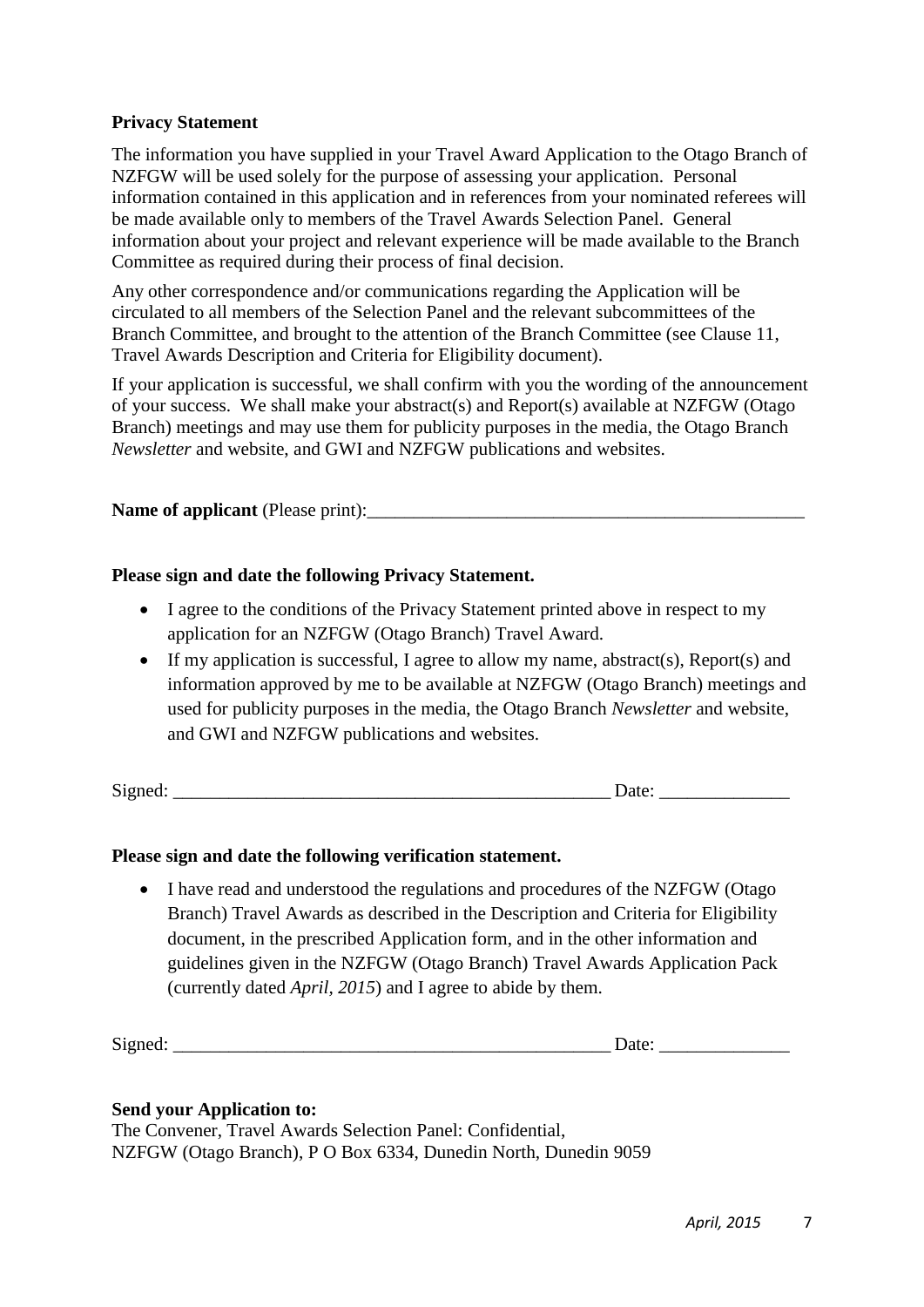# **Who can apply for an NZFGW (Otago Branch) Travel Award?**

Any Otago Branch member who is presenting original work at a conference, and has been a fully paid-up member for at least the six months prior to application, may apply for a Travel Award.

The conference she wishes to attend may have an academic or a professional focus, or may serve some other purpose. The important thing is that an applicant for a Travel Award will be able to present something of her work at the conference she attends.

Although preference will be given to recent post-graduate or post-doctoral women establishing a career in a new field, eligibility is not restricted to these groups of women. We recognise that it is difficult for a woman to judge in advance which connections or activities will be productive in enabling her to learn from others, advance her ideas, share her expertise, and be noticed positively.

We are interested in applicants' circumstances and prospects because our support is based on notions of charity rather than on notions of reward. Women who cannot access funding from other sources and/or have a low personal income and/or have little discretion in spending their income may be given preference over those who have, or have had, significant opportunities for support.

While membership of NZFGW (Otago Branch) gives eligibility to apply for support when presenting original work at a conference, it does not give a right to such support. In all decision-making, the Branch endeavours to affirm NZFGW goals of seeking to improve the status of women and girls, to promote lifelong education, and to enable graduate women to use their expertise to effect change.